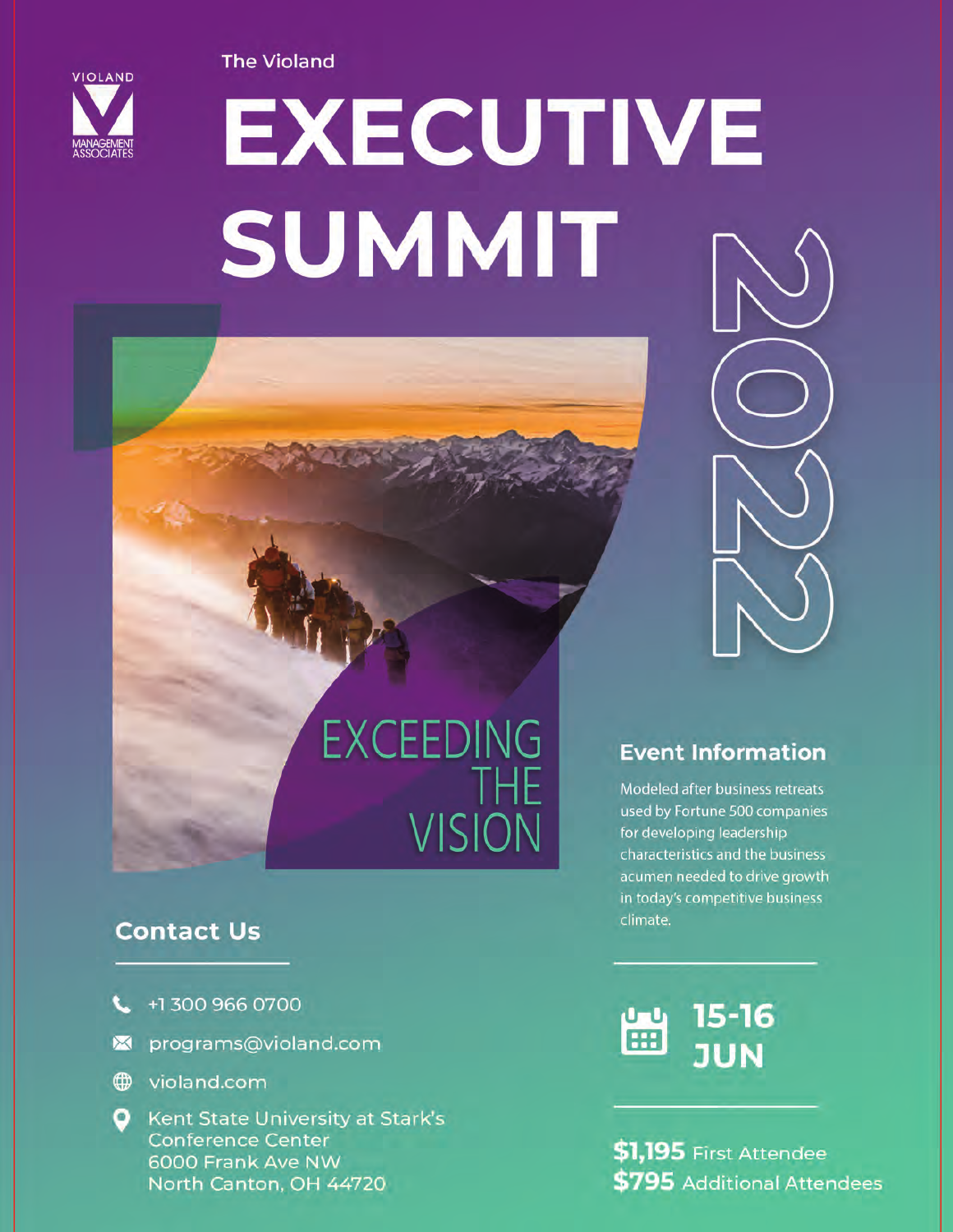# **ABOUT THE SUMMIT**



# EXCEEDING THE VISION

*Courses for The Violand Executive Summit are divided into four categories. To graduate with a Diploma in Small Business Management from Violand Management Associates and Kent State University, you must complete one course from each of the categories, along with four additional courses from any combination of categories.*



#### **Finance**

*The process of providing funds for business activities, making purchases, or investing*

# **Sales and Marketing**

*Communicating the value and building awareness of your services to your customer*



#### **Human Resources**

*Organizational development, team building, creating culture, hiring/developing, performance assessment*

# **Leadership**

*Growing yourself, understanding relationships, high-level courses, change*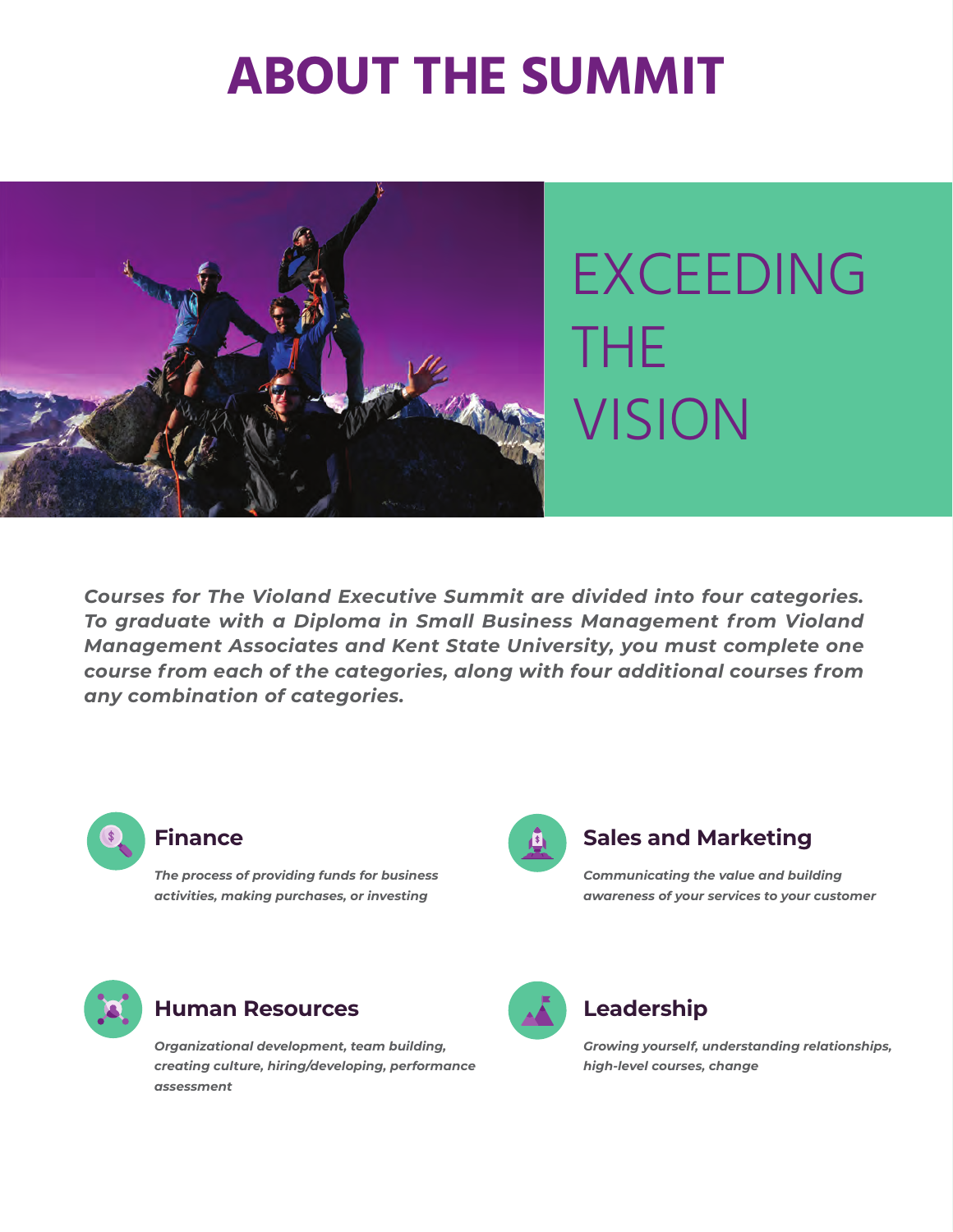# **COURSE SELECTION**

*To help you select your courses, we have assigned relevant experience levels to each:*

### **Cornerstone**

For those who are new to the Summit or to the specific discipline or topic of the course.

### **Advanced**

Elevated material and discussion for those with some experience in the course subject.

# **Elite**

Highest-level interactions intended for those with advanced knowledge or experience in the topic.

# **COURSES** *CHOOSE ONE COURSE EACH DAY*

# WEDNESDAY THURSDAY

*Cultivating Culture*

*In God We Trust; All Others Pay Cash*

*Negotiating Effectively*

*Putting the "Pro" in Sales Pro*

*The Never-Ending Balancing Act: Managing Stress* 

*Strategic Thinking Your Way to Victory*

#### *A Plan for Change*

*Effective Decision Making*

*Numbers by Division* 

*Emotionally Intelligent Teams*

*Hiring and Working with the Next Generation*

*Results Driven Selling*

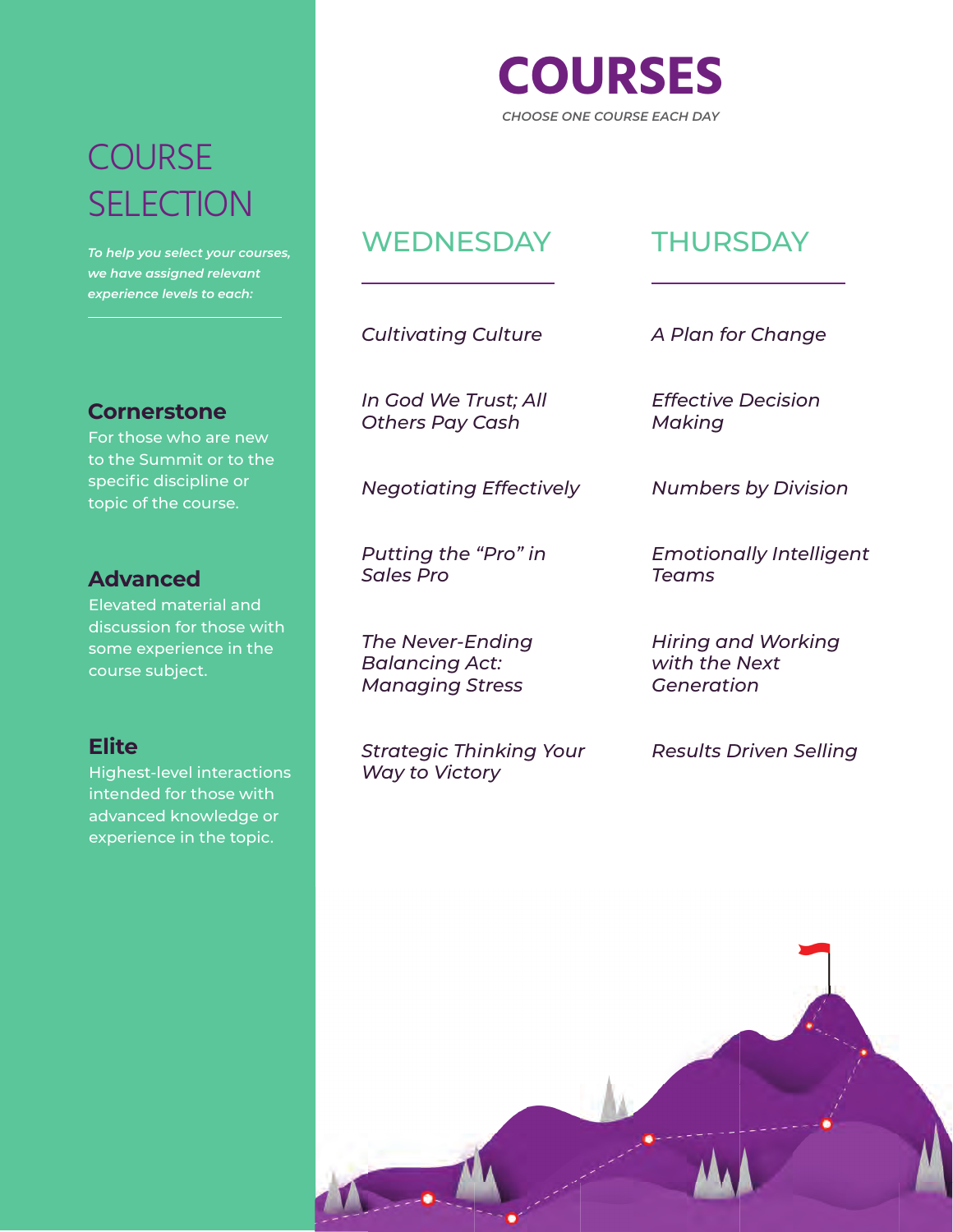

### **Mike Testa**

**Category: Human Resources Level: Advanced**

# **Cultivating Culture**

Create an environment that builds people from within.

Famed author Peter Drucker is the most often attributed person for declaring, "Culture eats strategy for lunch." We know Drucker wasn't dismissing the importance of strategy, but merely reminding us that no great strategy has the same chance of achieving its intended outcomes without an organizational environment that can help it come to being. Tilling that environmental soil can be arduous, and cultivating a healthy culture can be a lengthy, perhaps endless, organizational effort. Still, as leaders, we're entrusted with creating the setting that people want to be a part of, where we embody the organization we believe in. When culture is cultivated, collaboration and creativity are cultural norms, not just words on posters in the hallways.

- Build relationships that bring out the best in people and teams
- Recognize and support broad patterns within the organization that help it thrive
- Promote and foster a workplace that inspires and rewards for creating new and innovative solutions
- Revolutionize the culture by helping to break down ineffective silos and bureaucratic hurdles
- Lead with purpose and vision



### **Jim Sullivan**

#### **Category: Finance Level: Advanced**

# **In God We Trust; All Others Pay Cash**

Stop employee fraud, reduce tax liability, and increase the value of your business.

This is an advanced accounting course separated into two parts. The morning covers topics to help you protect against fraud, while the afternoon covers strategies to improve the overall value of your business. Learn how to build a fraud-resistant organization and recognize the top fraud schemes designed to take what's yours. Better understand cyber security essentials and how to safely back up and monitor your data. Use a checks and balances system to better protect your company. Understand fair market values and how to evaluate your business. Gain insight into what makes your business uniquely attractive and how to use extended valuation models.

- Assess threats against your business
- Learn how to train your staff to watch for fraud
- Understand how your cash flow statement can highlight fraud
- Discuss concepts of value and how they apply to your business
- Avoid having constraints of value used against your business



# **Timothy E. Hull, CR**

**Category: Sales and Marketing Level: Advanced**

# **Negotiating Effectively**

#### Achieve win-win, relationship-building results.

Every aspect of your business and your personal life involves negotiation. This course demonstrates how to conduct proper, effective, and ethical negotiations meant to build trusting relationships through strategy and communication. Better understand the science of negotiation so you can land more sales, increase margins, improve communication and morale, and most importantly, get what you want from almost any situation. Negotiating Effectively is a high-impact, interactive program that is historically among one of the first courses to sell out every year.

Enhance your skills to conduct effective negotiations and learn to:

• maximize your results through effective preparation

- project confidence and build trust
- simplify complex issues
- react in a positive and productive manner
- develop long-term relationships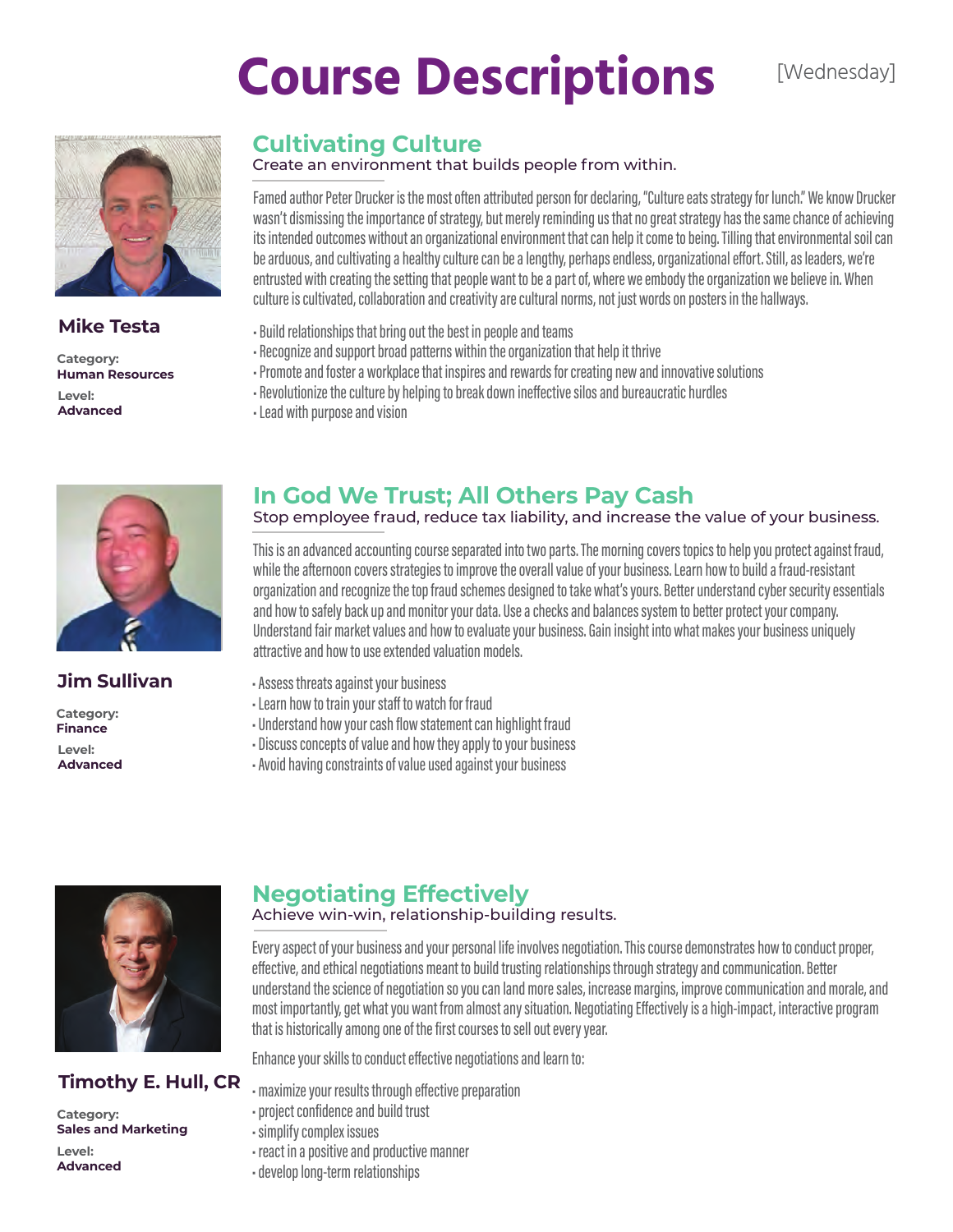

### **Jim Ryerson**

#### **Category: Sales and Marketing Level: Advanced**

# **Putting the "Pro" in Sales Pro**

#### Turbo-charged sales strategies to ramp up your "pro"formance in record time.

Recent upswings in the retirement savings of "seasoned" sales professionals has allowed a tidal wave of overdue retirements to occur. This has brought a plethora of young blood into the sales industry. To satisfy the needs of their customers, these new recruits must quickly learn what took previous generations a career to master. This often results in sales reps who are overcommitted and unable to reach their goals. Sales is not something that comes from being well liked. It comes from the consistent use of best practices and learning how to manage one's resources. In this course, Jim takes it to the next level so you can sell smart and sell more.

- Embrace being "Pro"active
- "Pro"gram your mind to achieve results
- "Pro"mise but do not over commit
- "Pro"spect and "Pro"mote to build a referral stream
- "Pro"gress versus "Pro"fection all done through practice



#### **Patty Beard**

**Category: Leadership**

**Level: Elite**

# **Strategic Thinking Your Way to Victory**

#### Devise the plan. Execute like mad. And victory on the battlefield will follow.

Strategic thinking, strategic planning, strategic anything is today's noisy business buzzword. That means everyone wants to do it, but no one knows what it is. We make what we believe are "forward-thinking" decisions, but because we are curled up in a bunker fighting the day-to-day battles in our business, these decisions are focused only on today's shelling. Instead, strategic thinkers need to envision five moves ahead. They need to embrace curiosity, connect dots that may not exist yet, and ask more thoughtful questions of themselves and others. They win because they covet not only defining goals through new ideas but using effective resource management to understand how it all affects their team, their customers, and their brand.

- Develop strategic capabilities for thinking, communicating, and decision making
- Learn how to look at what you do through a wider business prism
- Become more visionary to think broadly and in longer terms
- Improve leadership skills and capabilities
- Connect the "why" of strategy with the "what" and "how" of execution



#### **Jim Bagnola**

**Category: Leadership Level: Advanced**

# **The Never-Ending Balancing Act: Managing Stress**

The events you cannot control do not control you.

As a busy leader in your small business, no doubt you receive more than your fair share of stress to deal with every day If you are like most people, a misunderstanding of interpretation and response causes an inability to deal with stress, effectively leading to failures in the workplace, dissolving of professional and personal relationships, and most importantly, severe mental and physical issues. It's time to "reset" your habit patterns and focus on a healthful lifestyle. Let's address how your mind, body, and psychophysiology work together to increase your capacity to manage stress. This very interactive workshop uses assessments and practice exercises for you to not only learn but to "do" at work and at home!

- Manage the tendency to create stress
- Learn how diet, exercise, and rest impact your body type and balance
- Discuss the psychological aspects of stress
- Understand the natural intelligence of foods and herbs to build resistance
- Perform simple, quick, effective exercises that involve no strain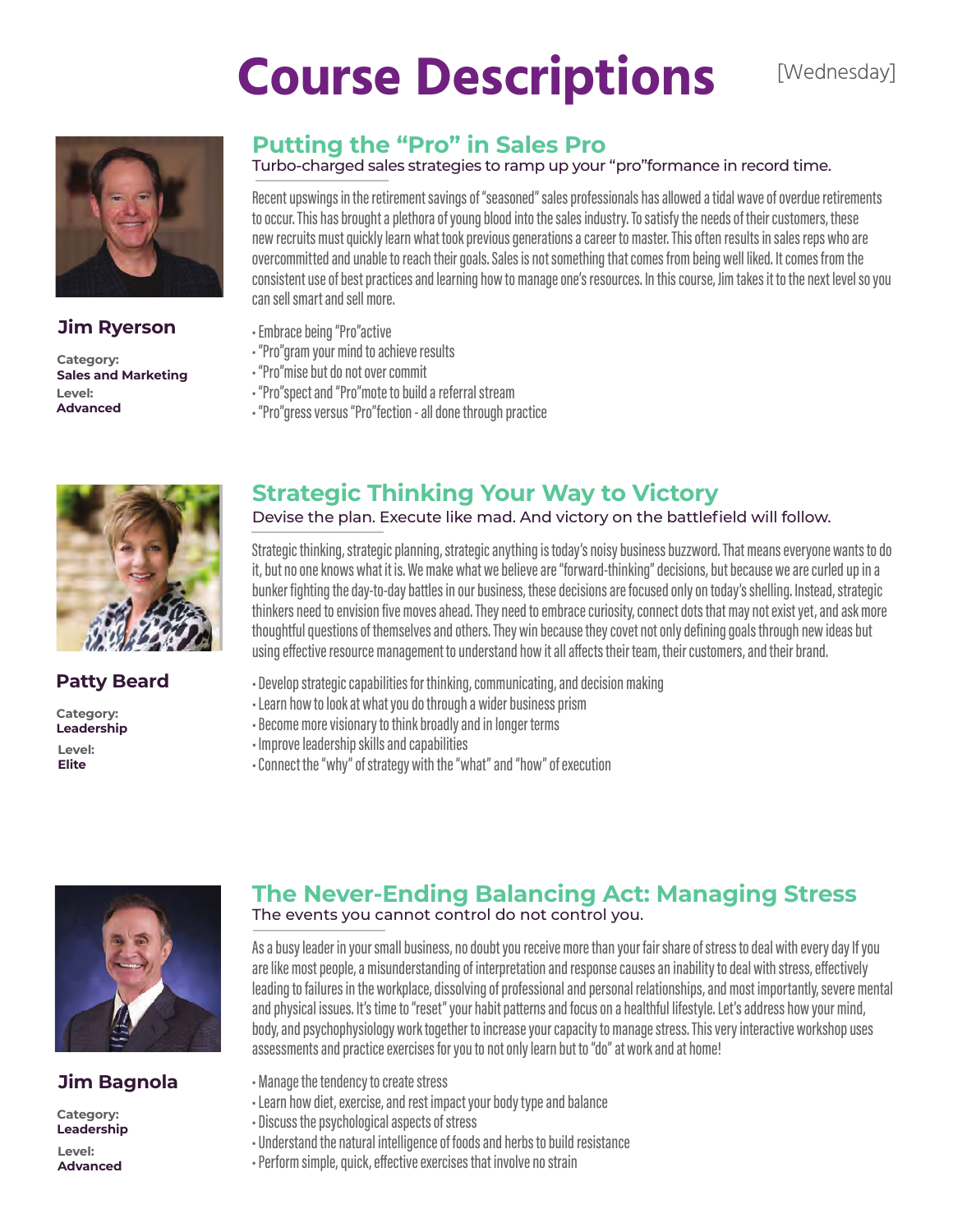

### **Ned Parks**

#### **Category: Human Resources Level: Advanced**

# **A Plan for Change**

Leading change through communication and collaboration.

Rapid, disruptive innovations in today's highly digital world highlight Ben Franklin's message, "When you are finished changing, you're finished" now more than ever. Engaging employees in change is a key determinate in leading successful change. It's also among the most difficult to master. This course provides a clear understanding of the factors involved to increase speed, efficiency, and buy-in of the change initiatives. Unfortunately, resistance to change is a natural human emotion, and in the workplace, it can be even more personal. That's why organizational change requires a strategic plan. Learn how to create a shared language and insight for increased collaboration and the exchange of ideas.

[Thursday]

- Share experiences of the change process
- Apply theoretical models for organizational change
- Deepen your understanding of the human side of change
- Identify and practice successful methods for implementing change
- Create a practical change plan that can be implemented immediately



### **Bob Jewell, PMP**

**Category: Leadership Level: Cornerstone**

# **Effective Decision Making**

#### A proven process for making effective decisions.

No matter how much we try, effective decision making does not come solely from relying on gut instinct. It is the result of basic elements and recognizable skills demonstrated within a process using research and communication. This includes defining the problem, determining who the decision maker should be, and setting the objectives. Using tools like the Vroom-Yetton Decision Tree and interrelationship diagrams can help.

This course lays out step-by-step instructions for how to go about making even the most complicated decisions. It covers the most common decision-making traps that can cause confusion, delays, and poor outcomes.

- Outline the six-step decision-making process
- Discover tools and techniques that facilitate decision making
- Learn how to determine the return on your decision
- Learn how to "sell" your decision to others
- Assess risk and reward



# **Kay Potetz**

**Category: Human Resources**

**Level: Elite**

# **Emotionally Intelligent Teams**

#### How a team's head and heart can work together to achieve success.

A recent study showed that the ability to understand one another's emotional expressions explained 40% of the variance in team performance. Simply put, a team's collective Emotional Intelligence (EQ) level is one of the single most important factors in producing successful results. Working within a team can be a challenge. That challenge is multiplied when any member of the team is disengaged or is actively disengaging others. The good news is that emotional intelligence is a learned behavior which we can all improve. This course will explore EQ competency and provide hands-on activities and exercises that will increase not only your personal emotional intelligence, but also help you develop the EQ of others and create successful teams.

- Discuss the definition of emotional intelligence and how it factors into a team's success
- Define the four components of EQ and related competencies
- Determine strategies for enhancing your team's EQ
- Identify and leverage both individual and team strengths and opportunities
- Create a personal and team action plan